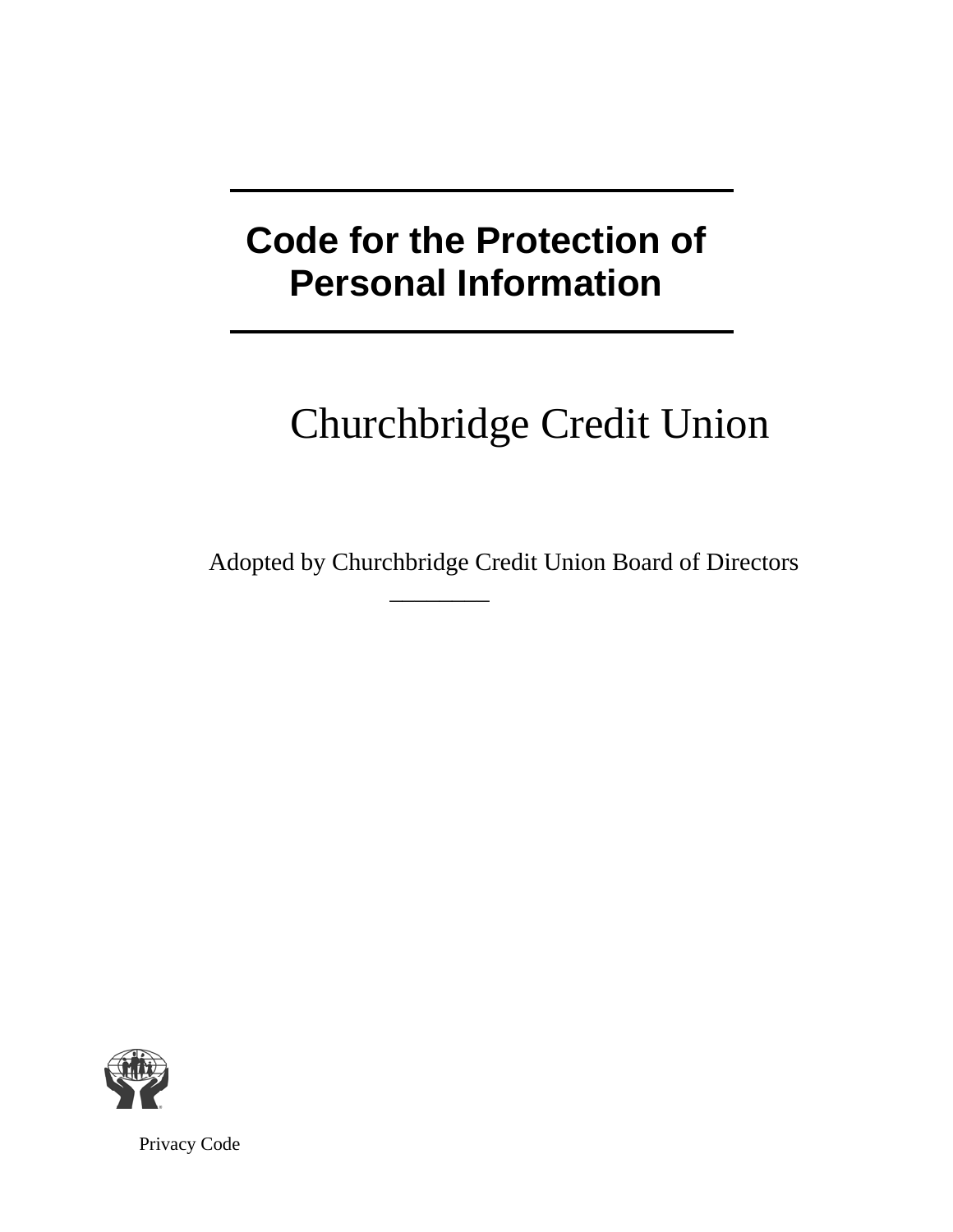askatchewan Credit Union and its employees have always been committed to keeping our customer personal information accurate, confidential, secure and private. The Privacy Code that follows builds on this commitment. This code is based on the Credit Union Central of Canada Model Privacy Code and on the Model Code for the Protection of Personal Information (CAN/CSA-Q830-96) included as Schedule 1 of the federal *Personal Information Protection and Electronic Documents Act*. This Code describes how Churchbridge Credit Union subscribes to the principles set out in those model codes.  $S_{\frac{as}{s}}$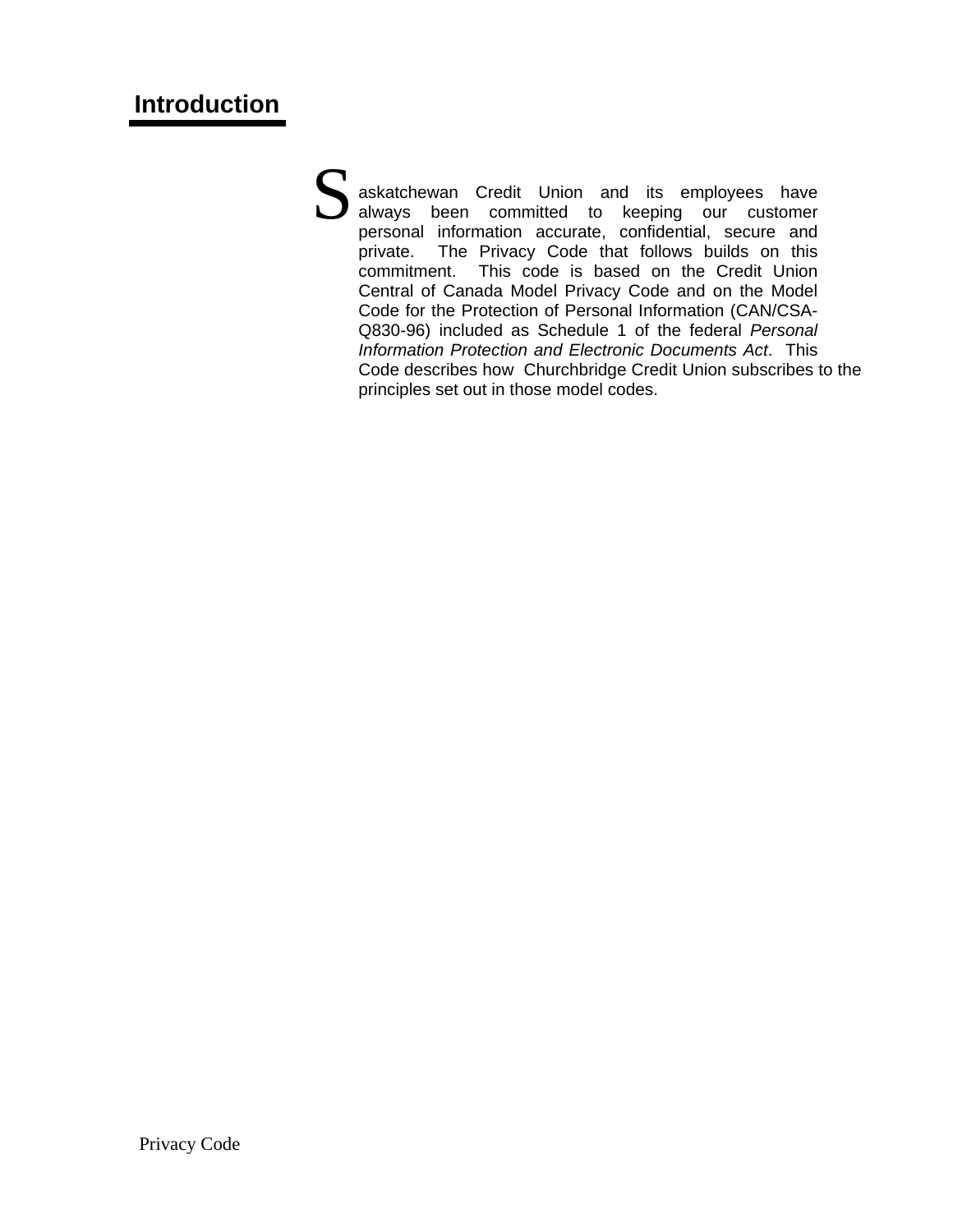## **Principles**

*Ten interrelated principles form the basis of the Churchbridge Credit Union Code for the protection of Personal Information ("the Code"). Each principle must be read in conjunction with the accompanying commentary.* 

#### **1. Accountability**

Churchbridge credit union is responsible for personal information under its control and will designate a Privacy Officer who is accountable for the credit union's compliance with the principles of the Code.

#### **2. Identifying Purposes**

The purposes for which personal information is collected will be identified by the credit union at or before the information is collected.

#### **3. Consent**

The knowledge and consent of the Member are required for the collection, use, or disclosure of personal information, except in specific circumstances as described within this Code.

#### **4. Limiting Collection**

The collection of personal information will be limited to that which is necessary for the purposes identified by the credit union. Information shall be collected by fair and lawful means.

#### **5. Limiting Use, Disclosure, and Retention**

Personal information will not be used or disclosed for purposes other than those for which it was collected, except with the consent of the Member or as required by law. Personal information will be retained only as long as necessary for the fulfilment of those purposes.

#### **6. Accuracy**

Personal information will be as accurate, complete, and up-to-date as is necessary for the purposes for which it is to be used.

#### **7. Safeguards**

Personal information will be protected by security safeguards appropriate to the sensitivity of the information.

#### **8. Openness**

The credit union will make readily available specific, understandable information about its policies and practices relating to the management of personal information.

#### **9. Individual Access**

Upon request, a Member will be informed of the existence, use, and disclosure of their personal information, and will be given access to that information. A Member is entitled to challenge the accuracy and completeness of the information and have it amended as appropriate.

#### **10. Compliance**

A Member will be able to question compliance with the above principles to the credit union's Privacy Officer. The credit union will have policies and procedures to respond to the Member's questions and concerns.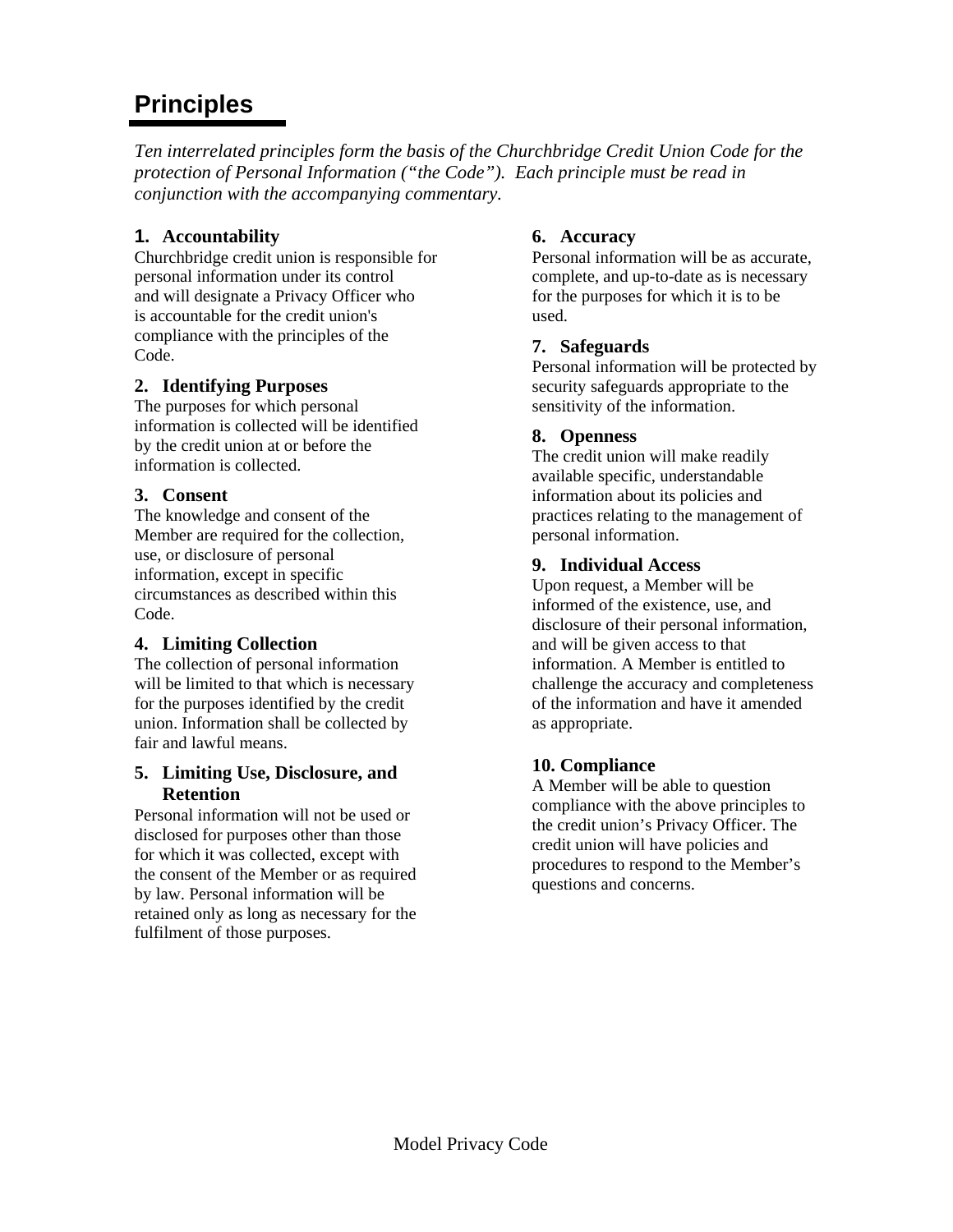### **Definitions**

*The following definitions apply in this Code:*

#### **Collection**

The act of gathering, acquiring, or obtaining personal information from any source, including Third Parties, by any means.

#### **Consent**

Voluntary agreement with what is being done or proposed. Consent can be either express or implied. Express consent is given explicitly, either orally or in writing. Express consent is unequivocal and does not require any inference on the part of Churchbridge Credit Union. Implied consent arises where consent may reasonably be inferred from the action or inaction of the Member.

#### **Disclosure**

Making personal information available to others outside Churchbridge Credit Union.

#### **Organization**

Includes an organization, partnership, association, business, charitable organization, club, government body, institution, professional practices and unions.

#### **Privacy Officer**

The person within the credit union who is responsible for overseeing the collection, use, disclosure and protection of the members' personal information, and the credit union's day-to-day compliance with the Code.

#### **Personal information**

Any information that is about or can be linked to an identifiable individual, but does not include the name, title or business address or telephone number of an employee of an organization.

#### **Third Party**

Any person or organization other than Churchbridge Credit Union or the Member.

#### **Subsidiary**

A company or organization wholly-owned or controlled by the credit union.

**Use** 

The treatment and handling of personal information within Churchbridge Credit Union.

#### **Person**

Includes an individual and an entity.

#### **Member**

Includes members and nonmembers that receive financial services from the credit union.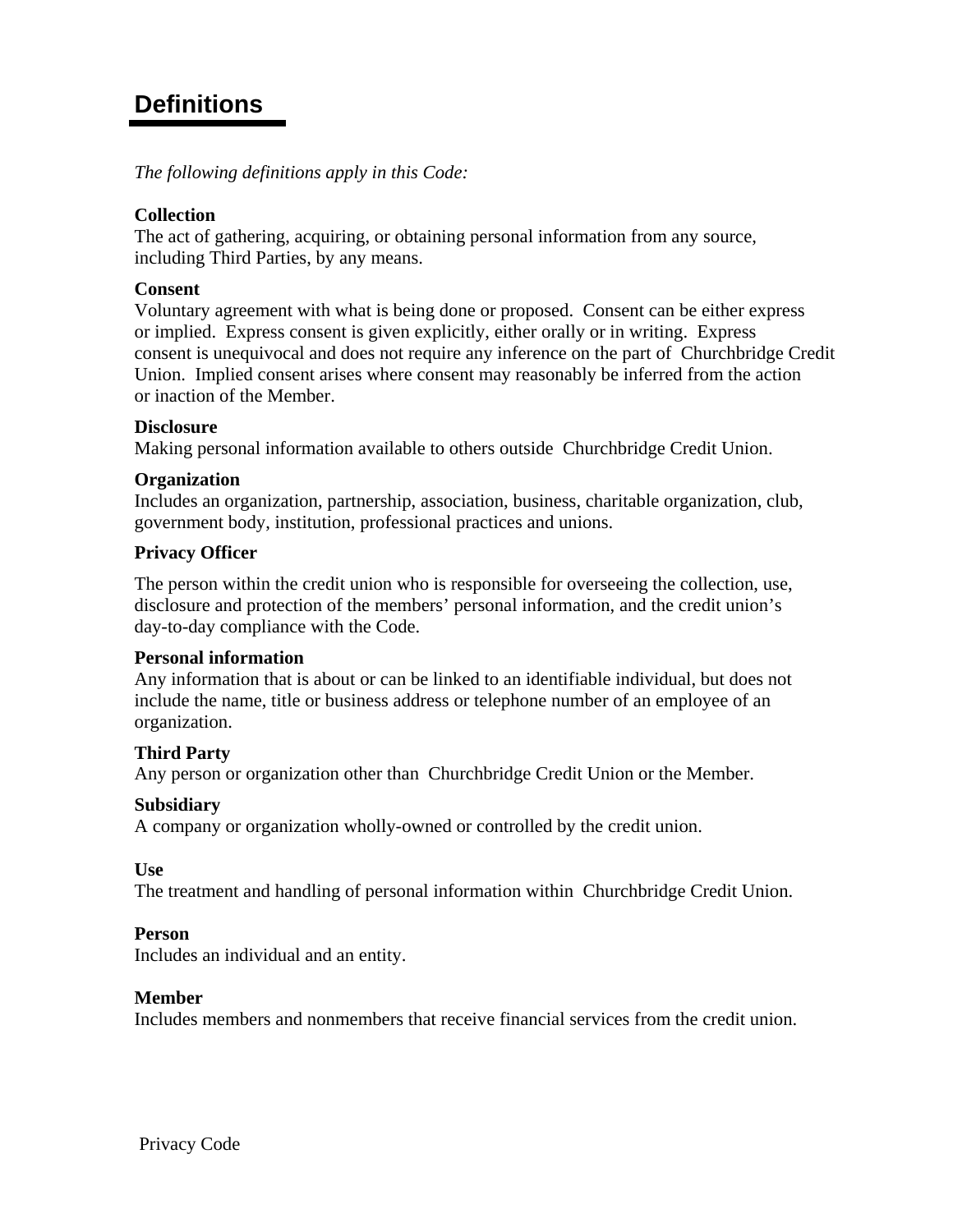## **Principles**

#### **Principle 1 – Accountability**

Churchbridge Credit Union is responsible for personal information under its control and will designate a Privacy Officer who is accountable for Churchbridge Credit Union's compliance with the principles of this Code.

**1.1** Ultimate accountability for Churchbridge Credit Union's compliance with the principles rests with the Churchbridge Credit Union Board of Directors, who delegate day-to-day accountability to a Privacy Officer. Other persons within Churchbridge Credit Union may be accountable for the day-to-day collection and processing of personal information, or to act on behalf of the Privacy Officer.

**1.2** Churchbridge Credit Union will identify to its employees and to other persons, where appropriate, the Privacy Officer who is responsible for the day-to-day compliance with the principles.

**1.3** Churchbridge Credit Union is responsible for personal information in its control. Churchbridge Credit Union will use contractual or other means to provide a comparable level of protection while the information is being processed by a third party.

**1.4** Churchbridge Credit Union will implement policies and procedures to give effect to the principles, including:

- (a) procedures to protect personal information;
- (b) procedures to receive and respond to concerns and inquiries;
- (c) training staff to understand and follow Churchbridge Credit Union's policies and procedures: and
- (d) annual review of the effectiveness of the polices and procedures to ensure compliance with the Code and consideration of any revisions as deemed appropriate.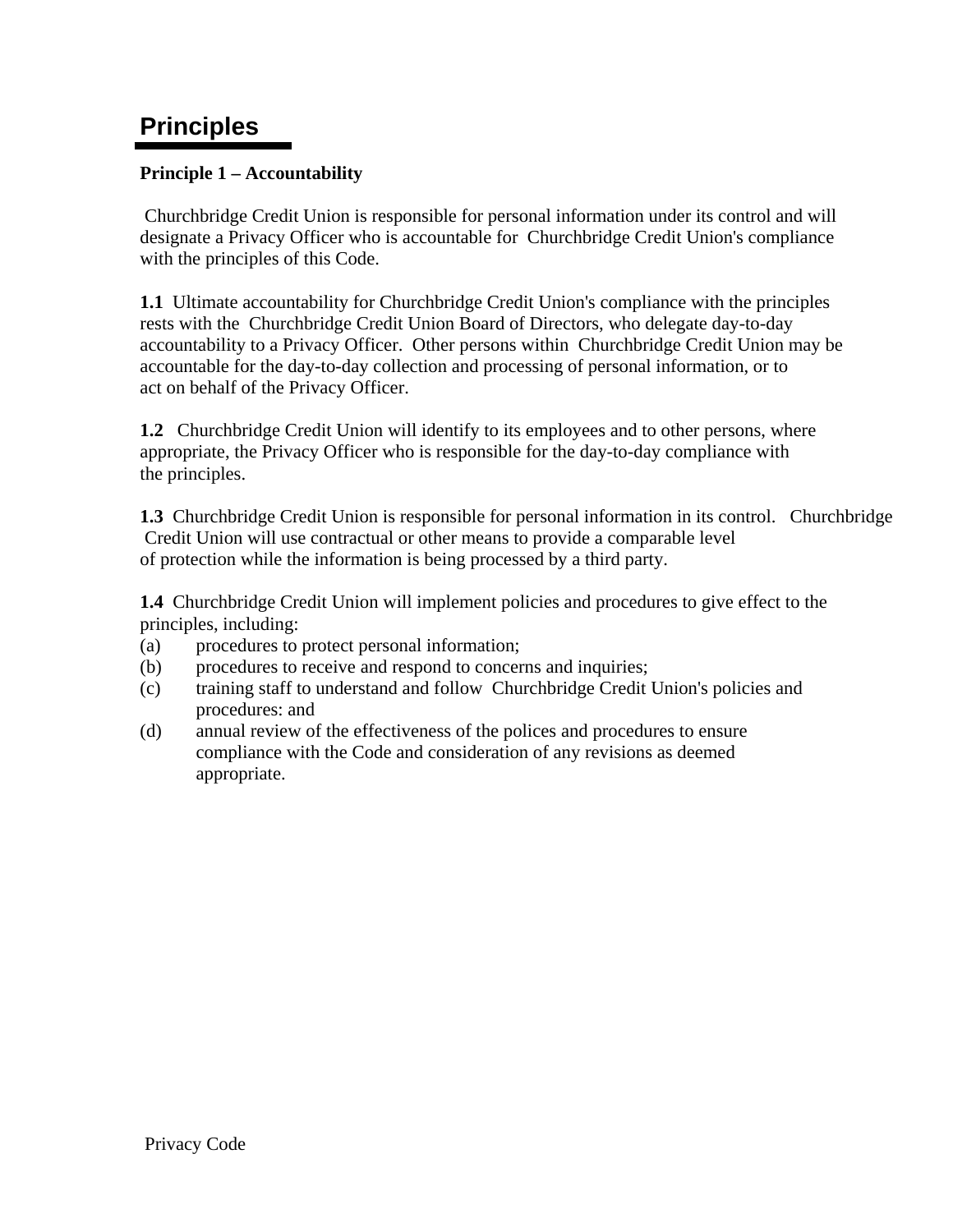#### **Principle 2 - Identifying Purposes**

The purposes for which personal information is collected will be identified by Churchbridge Credit Union when or before the information is collected.

**2.1** Churchbridge Credit Union will document the purposes for which personal information is collected prior to the information being collected.

**2.2** Churchbridge Credit Union will make reasonable efforts to ensure that Members are aware of the purposes for which personal information is collected, including any disclosures to third parties.

**2.3** The identified purposes should be specified to the person from whom the personal information is being collected. This can be done orally, electronically or in writing. An application form with the purposes highlighted, for example, may give notice of the purposes.

**2.4** When personal information that has been collected is to be used for a purpose not previously identified, the new purpose will be identified prior to use. Unless the new purpose is required by law, the consent of the Member is required before information can be used for that purpose.

**2.5** Identifying the purposes for which personal information is being collected at or before the time of collection also defines the information needed to fulfill these purposes. Churchbridge Credit Union will collect personal information for the following purposes:

- understand Members needs and eligibility for products and services
- open, maintain and administer Member accounts and provide financial services that meet Member needs;
- administer and manage security and risk in relation to Member accounts and the financial services provided to Members;
- comply with legal and regulatory requirements;
- **assist in dispute resolution;**
- offer and provide Members with the other products and services of the Credit Union and of its affiliates and service suppliers.
- **meet personnel requirements**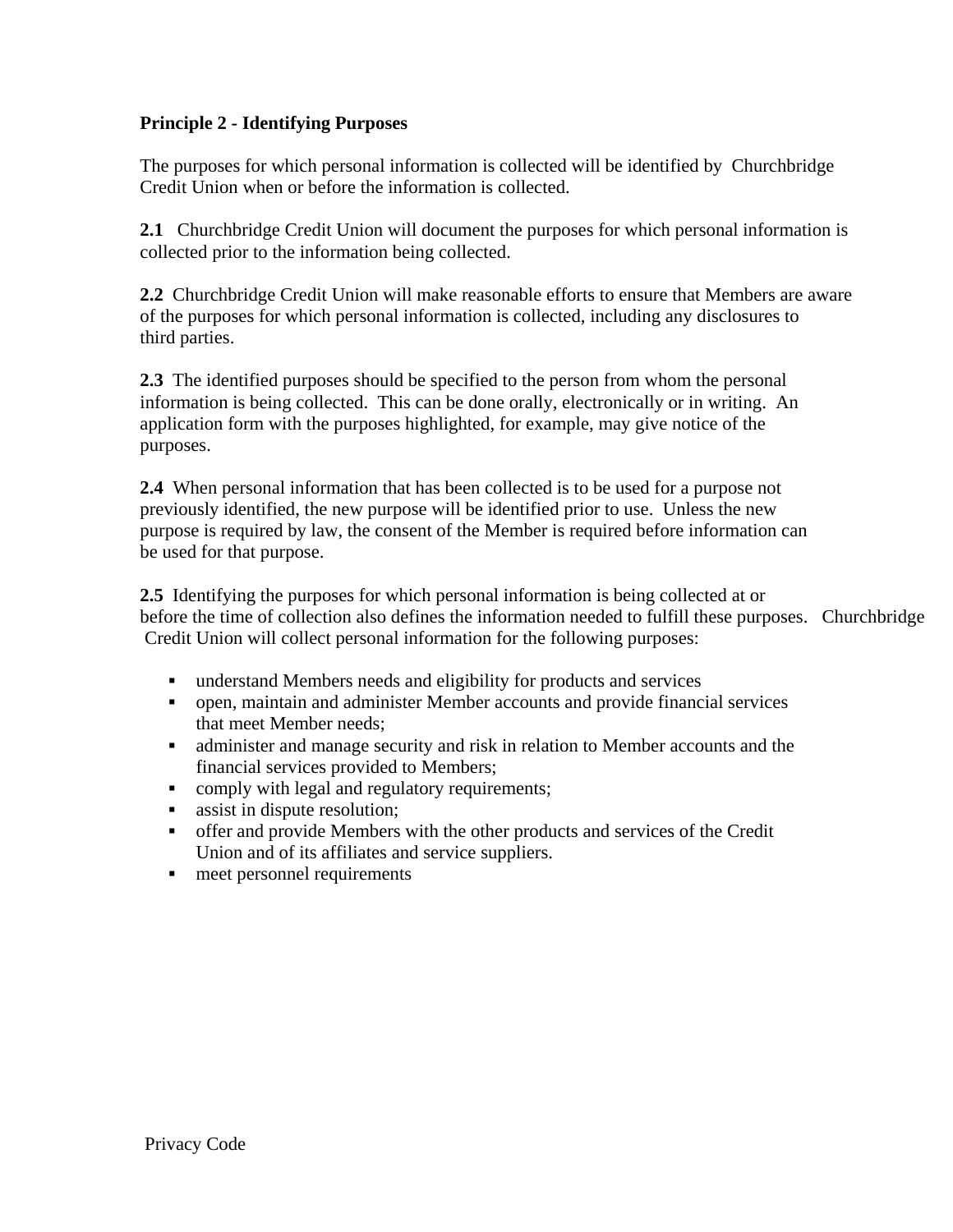#### **Principle 3 – Consent**

The knowledge and consent of the Member are required for the collection, use, or disclosure of personal information, except in specific circumstances as described within this Code.

**Note:** In certain circumstances personal information may be collected, used, or disclosed without the knowledge or consent of the Member. These circumstances include, but are not limited to:

- where clearly in the interests of the Member and consent cannot be obtained in a timely way;
- to avoid compromising information availability or accuracy and if reasonable to investigate a breach of an agreement or a contravention of the laws of Canada or a province;
- where the information is considered by law to be publicly available;
- to act in respect of an emergency that threatens the life, health or security of a Member;
- to investigate an offence under the laws of Canada, a threat to Canada's security, to comply with a subpoena, warrant or court order, or rules of court relating to the production of records, or otherwise as required by law.

**3.1** Consent is required for the collection of personal information and the subsequent use or disclosure of this information. In certain circumstances, consent may be sought after the information has been collected but before use (for example, when existing information is to be used for a purpose not previously identified. Churchbridge Credit union may be required to collect,use,or disclose personal information without a Member's consent for certain purposes, including the collection of overdue accounts, legal or security reasons.

**3.2** The principle requires "knowledge and consent". Churchbridge Credit Union will make a reasonable effort to ensure that Members are aware of the purposes for which the information will be used. To make the consent meaningful, the purposes must be stated in such a manner that the Member can reasonably understand how the information will be used or disclosed.

**3.3** Churchbridge Credit Union will not, as a condition of the supply of a product or service, require a Member to consent to the collection, use, or disclosure of information beyond that required to fulfill explicitly specified and legitimate purposes.

**3.4** In determining the form of consent to use, Churchbridge Credit Union will take into account the sensitivity of the information. Although some information (for example, medical and financial records) is almost always considered to be sensitive, any information can be sensitive depending on the context.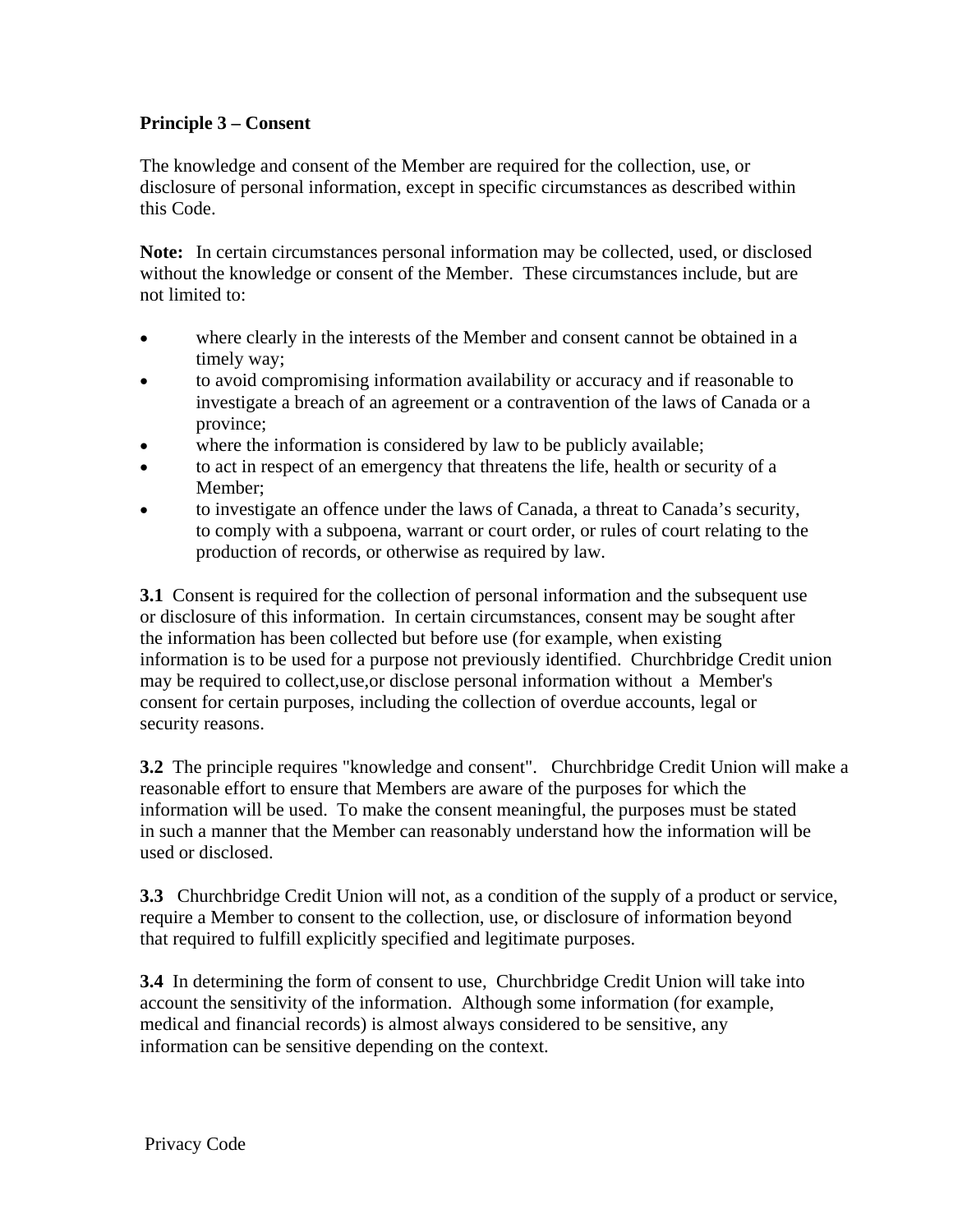**3.5** In obtaining consent, the reasonable expectations of the Member are relevant. For example, a credit union, its clients or other Members dealing with Churchbridge Credit Union should reasonably expect Churchbridge Credit Union to periodically supply information on credit union developments, products and services, and to provide ongoing services. Similarly, further consent will not be required when personal information is transferred to agents of Churchbridge Credit Union to carry out functions such as data processing. In this case, Churchbridge Credit Union can assume that the Member's request constitutes consent for specifically related purposes. On the other hand, a Member would not reasonably expect that personal information given to Churchbridge Credit Union would be given to a third party company selling insurance products, unless consent was obtained. Consent will not be obtained through deception.

**3.6** The way in which Churchbridge Credit Union seeks consent may vary, depending on the circumstances and the type of information collected. Churchbridge Credit Union will seek express consent when the information is likely to be considered sensitive. Implied consent would generally be appropriate when the information is less sensitive.

**3.7** Members can give consent:

- (a) in writing, such as when completing and signing an application;
- (b) through inaction, such as failing to check a box indicating that they do not wish their names and addresses to be used for optional purposes;
- (c) orally, such as when information is collected over the telephone or in person;
- (d) at the time they use a product or service; and
- (e) through an authorized representative (such as a legal guardian or a person having power of attorney).

**3.8** A Member may withdraw consent at any time, subject to legal or contractual restrictions, provided that:

- (a) reasonable notice of withdrawal of consent is given to Churchbridge Credit Union;
- (b) consent does not relate to a credit product requiring the collection and reporting of information after credit has been granted; and
- (c) the withdrawal of consent is in writing and includes understanding by the Member that withdrawal of consent could mean that Churchbridge Credit Union cannot provide the Member with a related product, service or information of value.

Churchbridge Credit Union will inform the Member of the implications of such withdrawal.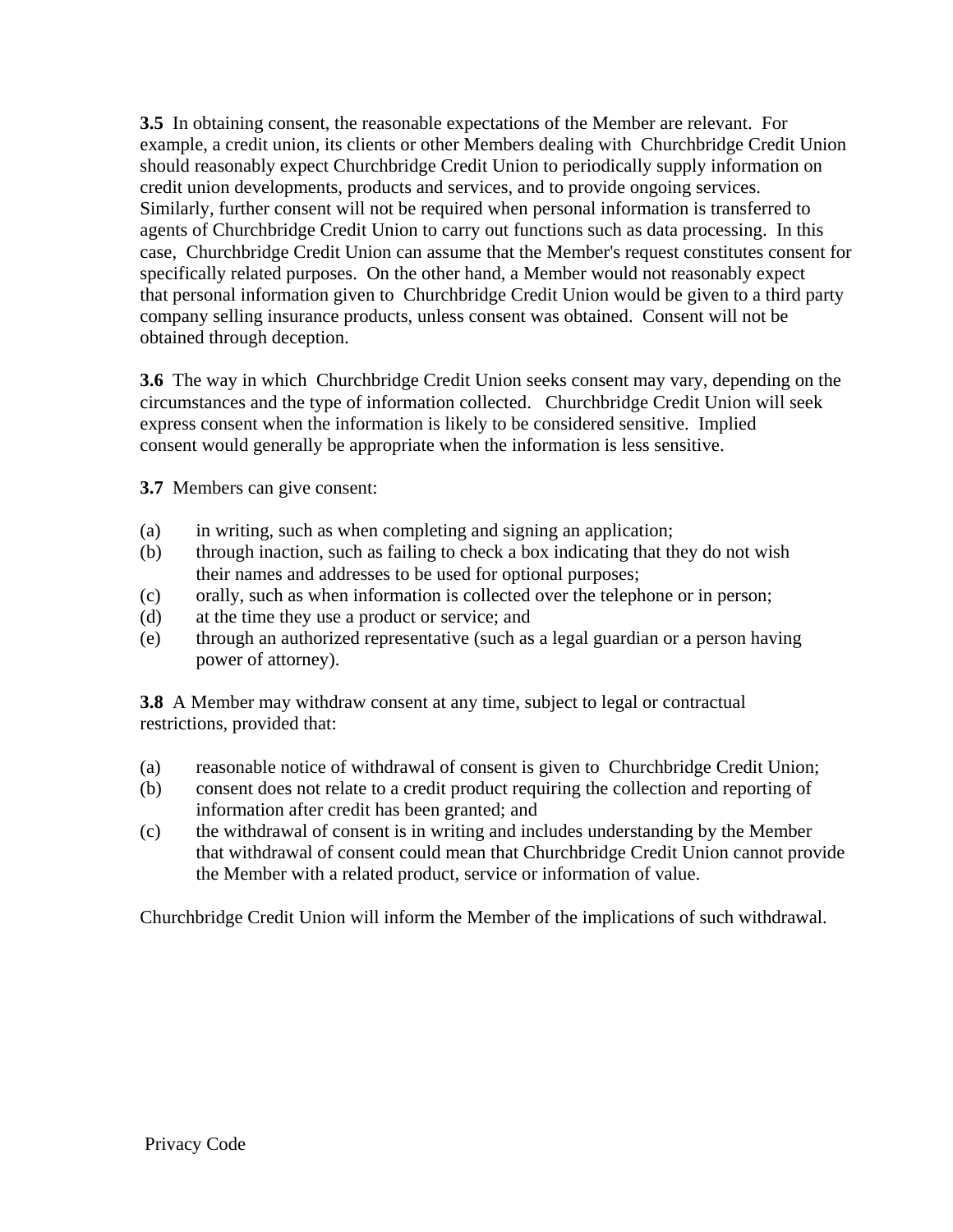#### **Principle 4 – Limiting Collection**

The collection of personal information will be limited to that which is necessary for the purposes identified by Churchbridge Credit Union. Information will be collected by fair and lawful means.

**4.1** Churchbridge Credit Union will not collect personal information indiscriminately. Churchbridge Credit Union will specify both the amount and the type of information collected, limited to that which is necessary to fulfill the purposes identified, in accordance with Churchbridge Credit Union's policies and procedures.

**4.2** Churchbridge Credit Union will collect personal information by fair and lawful means, and not by misleading or deceiving Members about the purpose for which information is being collected.

#### **Principle 5 – Limiting Use, Disclosure, and Retention**

Personal information will not be used or disclosed for purposes other than those for which it was collected, except with the consent of the Member or as required by law. Personal information will be retained only as long as necessary for the fulfillment of those purposes.

**5.1** When Churchbridge Credit Union uses personal information for a new purpose, the purpose will be documented.

**5.2** Churchbridge Credit Union will maintain guidelines and procedures with respect to the retention of personal information. These guidelines include minimum and maximum retention periods. Personal information that has been used to make a decision about a Member will be retained long enough to allow the Member access to the information after the decision has been made. Churchbridge Credit Union may be subject to legislative requirements with respect to retention of records.

**5.3** Subject to any requirement to retain records, personal information that is no longer required to fulfill the identified purposes will be destroyed, erased, or made anonymous. Churchbridge Credit Union will develop guidelines and implement procedures to govern the destruction of personal information.

**5.4** Churchbridge Credit Union will protect the interests of Members by taking reasonable steps to ensure that:

- (a) orders or demands comply with the laws under which they were issued;
- (b) only the personal information that is legally required is disclosed and nothing more; and
- (c) casual requests for personal information are denied.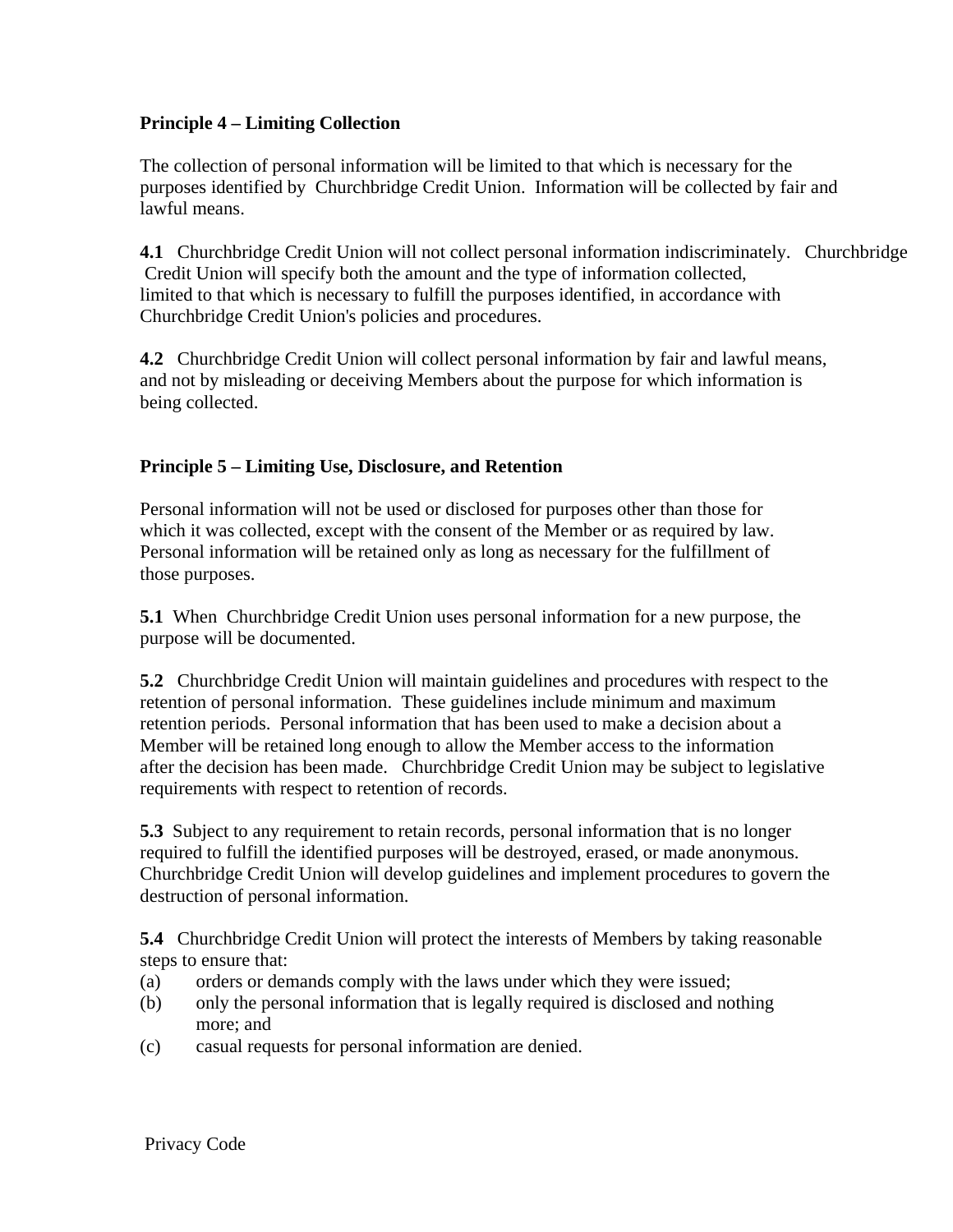Churchbridge Credit Union will make reasonable efforts to notify Members that an order has been received, if not contrary to the security of Churchbridge Credit Union and if the law allows it. Notification may be by telephone, or by letter to a Member's usual address.

**5.5** A Member's health records at Churchbridge Credit Union may be used for employment purposes, credit applications and related insurance purposes. A Member's health records will not be collected from, or disclosed to, any other organization.

#### **Principle 6 – Accuracy**

Personal information will be as accurate, complete and up-to-date as is necessary for the purposes for which it is to be used.

**6.1** The extent to which personal information will be accurate, complete, and up-to-date will depend upon the uses of the information, taking into account the interests of the Member. Churchbridge Credit Union relies on Members to keep certain personal information, such as address information, accurate, complete and up-to-date. Information will be sufficiently accurate, complete, and up-to-date to minimize the possibility that inappropriate information may be used to make a decision about a Member.

**6.2** Churchbridge Credit Union will not routinely update personal information, unless such a process is necessary to fulfill the purposes for which the information was collected.

**6.3** Personal information that is used on an on-going basis, including information that is disclosed to third parties, will generally be accurate and up-to-date unless limits to the requirement for accuracy are clearly set out.

#### **Principle 7 – Safeguards**

Personal information will be protected by security safeguards appropriate to the sensitivity of the information. Churchbridge Credit Union will apply the same standard of care as it applies to safeguard its own confidential information of a similar nature.

**7.1** The security safeguards will protect personal information against loss or theft, as well as unauthorized access, use, copying, modification, disclosure or disposal. Churchbridge Credit Union will protect personal information regardless of the format in which it is held.

**7.2** The nature of the safeguards will vary depending on the sensitivity, amount, distribution and format of the information, and the method of storage. More sensitive information will be safeguarded by a higher level of protection.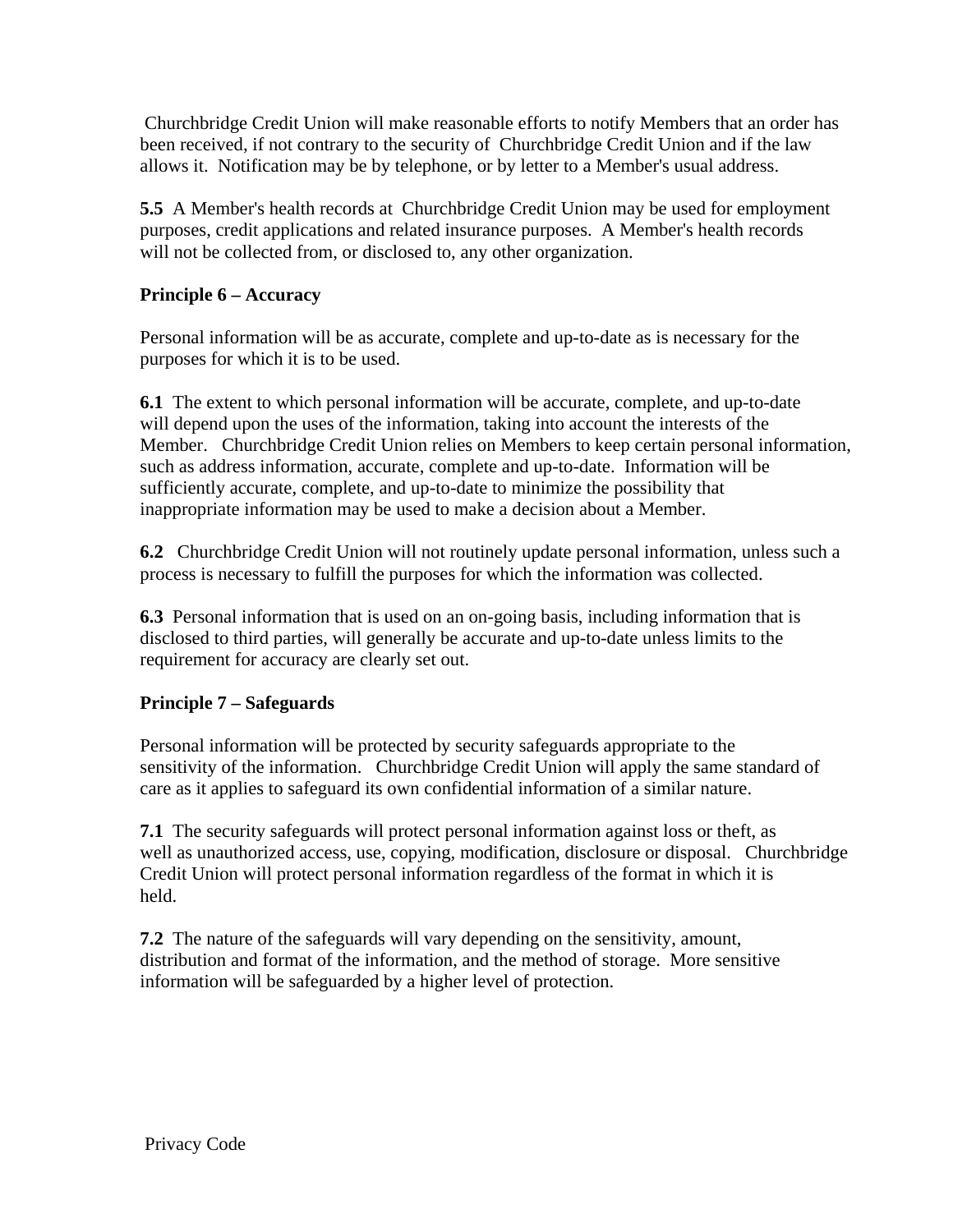**7.3** The methods of protection will include:

- (a) physical measures, for example, locked filing cabinets and restricted access to offices;
- (b) organizational measures, for example, controlling entry to data centres and limiting access to information to a "need-to-know" basis;
- (c) technological measures, for example, the use of passwords and encryption; and
- (d) investigative measures, in cases where Churchbridge Credit Union has reasonable grounds to believe that personal information is being inappropriately collected, used or disclosed.

**7.4** Churchbridge Credit Union will periodically remind employees, officers and directors of the importance of maintaining the confidentiality of personal information. Employees, officers and directors are required to sign a declaration stating that they review Churchbridge Credit Union's Code of Conduct annually, including a commitment to keep all personal information in strict confidence.

**7.5** Care will be taken in the disposal or destruction of personal information, to prevent unauthorized parties from gaining access to the information.

**7.6** Third parties will be required to safeguard personal information disclosed to them in a manner consistent with the policies of Churchbridge Credit Union. Examples include cheque printing, data processing, credit collection, credit bureaus and card production.

#### **Principle 8 – Openness**

Churchbridge Credit Union will make readily available specific, understandable information about its policies and procedures relating to the management of personal information.

**8.1** Churchbridge Credit Union will be open about privacy policies and procedures with respect to the management of personal information and will make them readily available in a form that is generally understandable.

**8.2** The information made available will include:

- (a) the name or title, and the address of the Privacy Officer who is accountable for compliance with Churchbridge Credit Union's policies and procedures and to whom inquiries or complaints can be forwarded;
- (b) the means of gaining access to personal information held by Churchbridge Credit Union;
- (c) a description of the type of personal information held by Churchbridge Credit Union, including a general account of its uses;
- (d) a copy of any brochures or other information that explains Churchbridge Credit Union's policies, procedures, standards or codes; and
- (e) the types of personal information made available to related organizations such as subsidiaries or other suppliers of services.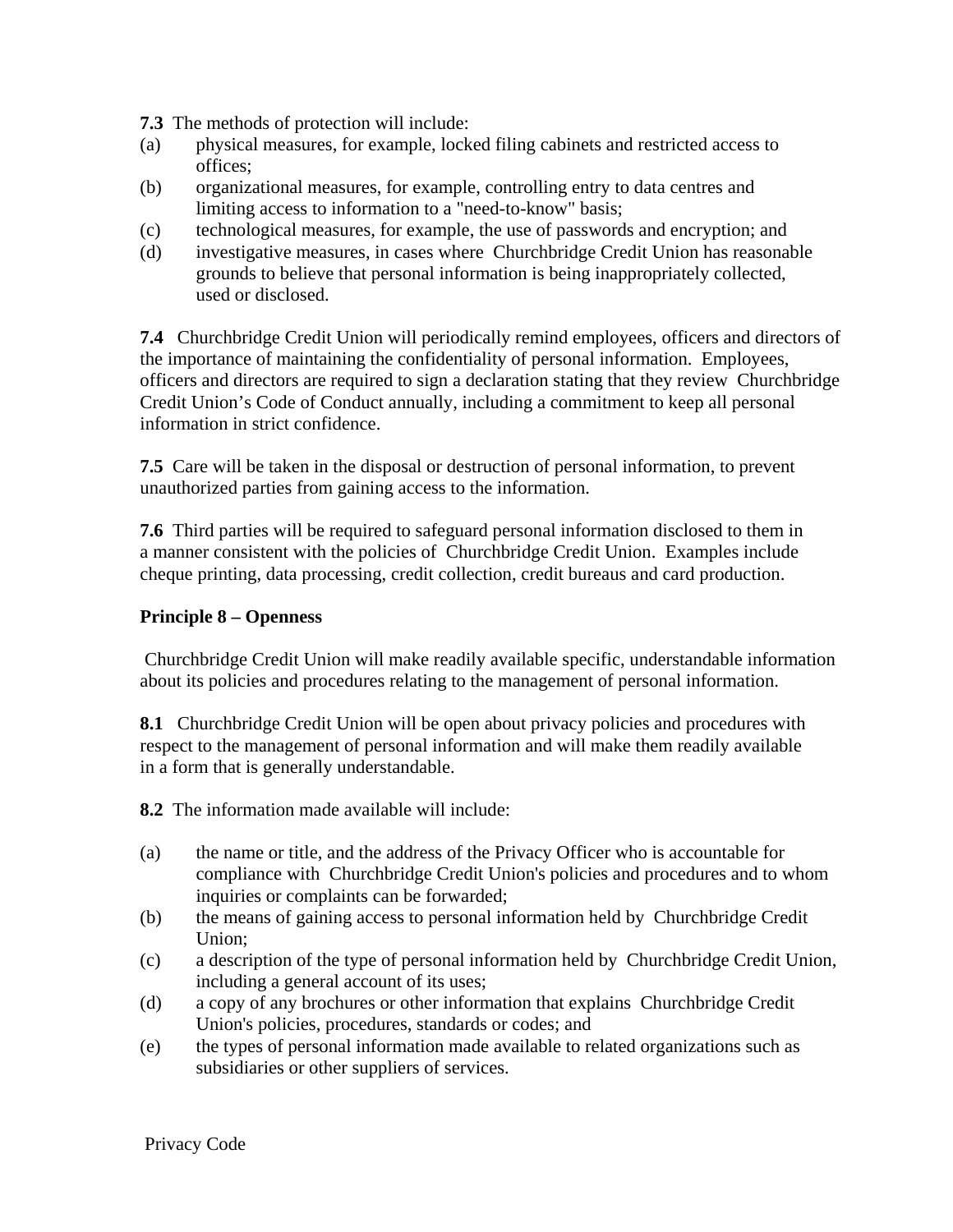**8.3** Churchbridge Credit Union may make information on its policies and procedures available in a variety of ways. The method chosen depends on the nature of its business and other considerations. For example, Churchbridge Credit Union may choose to make brochures available in its place of business, mail information to Members, provide online access, or establish a toll-free telephone number.

#### **Principle 9 – Individual Access**

Upon request, a Member will be informed of the existence, use, and disclosure of their personal information, and will be given access to that information. A Member is entitled to challenge the accuracy and completeness of the information and have it amended as appropriate.

**Note:** In certain situations, Churchbridge Credit Union may not be able to provide access to all the personal information it holds about a Member. Exceptions to the access requirement will be limited and specific. The reasons for denying access include, but are not limited to the following:

- providing access would likely reveal personal information about a third party, unless such information can be severed from the record or the third party consents to the disclosure, or the information is needed due to a threat to life, health or security;
- the personal information has been requested by a government institution for the purposes of enforcing any law of Canada, a province or a foreign jurisdiction, carrying out any investigation related to the enforcement of any law, the administration of any law, the protection of national security, the defense of Canada or the conduct of international affairs;
- the information is protected by solicitor-client privilege;
- providing access would reveal confidential commercial information, provided this information cannot be severed from the file containing other information requested by the Member;
- providing access could reasonably be expected to threaten the life or security of another person, provided this information cannot be severed from the file containing other information requested by the Member;
- the information was collected without the knowledge or consent of the Member for purposes related to investigating a breach of an agreement or a contravention of the laws of Canada or a province;
- the information was generated in the course of a formal dispute resolution process.

**9.1** Upon request, Churchbridge Credit Union will inform a Member of the existence, use, disclosure, and source of personal information about the Member held by Churchbridge Credit Union, and will allow the Member access to this information. However, Churchbridge Credit Union may choose to make sensitive medical information available through a medical practitioner.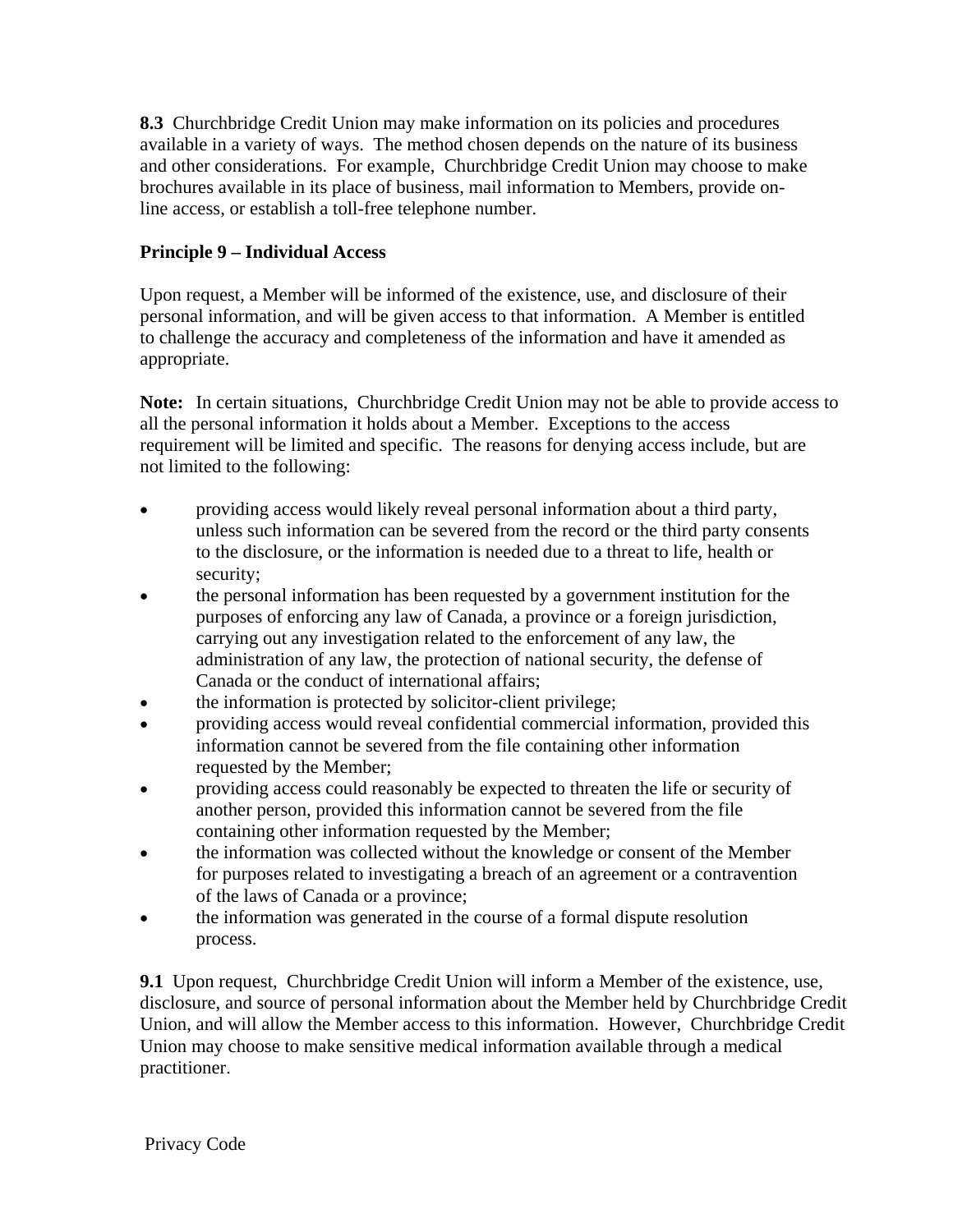**9.2** For Churchbridge Credit Union to provide an account of the existence, use, and disclosure of personal information held by Churchbridge Credit Union, a Member may be asked to provide sufficient information to aid in the search. The additional information provided will only be used for this purpose.

**9.3** In providing an account of third parties to which it has, or may have, disclosed personal information about a Member, Churchbridge Credit Union will be as specific as possible, including a list of third parties.

**9.4** Churchbridge Credit Union will respond to a Member's request within a reasonable time and at no cost, or reasonable cost, to the Member. The requested information will be provided or made available in a form that is generally understandable. For example, if Churchbridge Credit Union uses abbreviations or codes to record information, an explanation will be provided.

**9.5** When a Member successfully demonstrates the inaccuracy or incompleteness of personal information, Churchbridge Credit Union will amend the information as required. Depending upon the nature of the information challenged, amendment involves the correction, deletion, or addition of information. Where appropriate, the amended information will be transmitted to third parties having access to the information in question.

**9.6** When a challenge is not resolved to the satisfaction of a Member, the substance of the unresolved challenge will be recorded by Churchbridge Credit Union. When appropriate, the existence of the unresolved challenge will be transmitted to third parties having access to the information in question.

#### **Principle 10 – Challenging Compliance**

A Member will be able to question compliance with the above principles to Churchbridge Credit Union's Privacy Officer. Churchbridge Credit Union will have policies and procedures to respond to a Member's questions and concerns.

**10.1** The name of the Privacy Officer will be known to staff. Information on how to contact the Privacy Officer will be identified to other Members periodically.

**10.2** Churchbridge Credit Union will maintain procedures to receive and respond to inquiries or complaints about their policies and procedures relating to the handling of personal information. The complaint procedures will be easily accessible and simple to use.

**10.3** Members who make inquiries or lodge complaints will be informed by Churchbridge Credit Union of the existence of relevant complaint procedures. Churchbridge Credit Union will also inform Members of their right to file a complaint with the Privacy Commissioner of Canada.